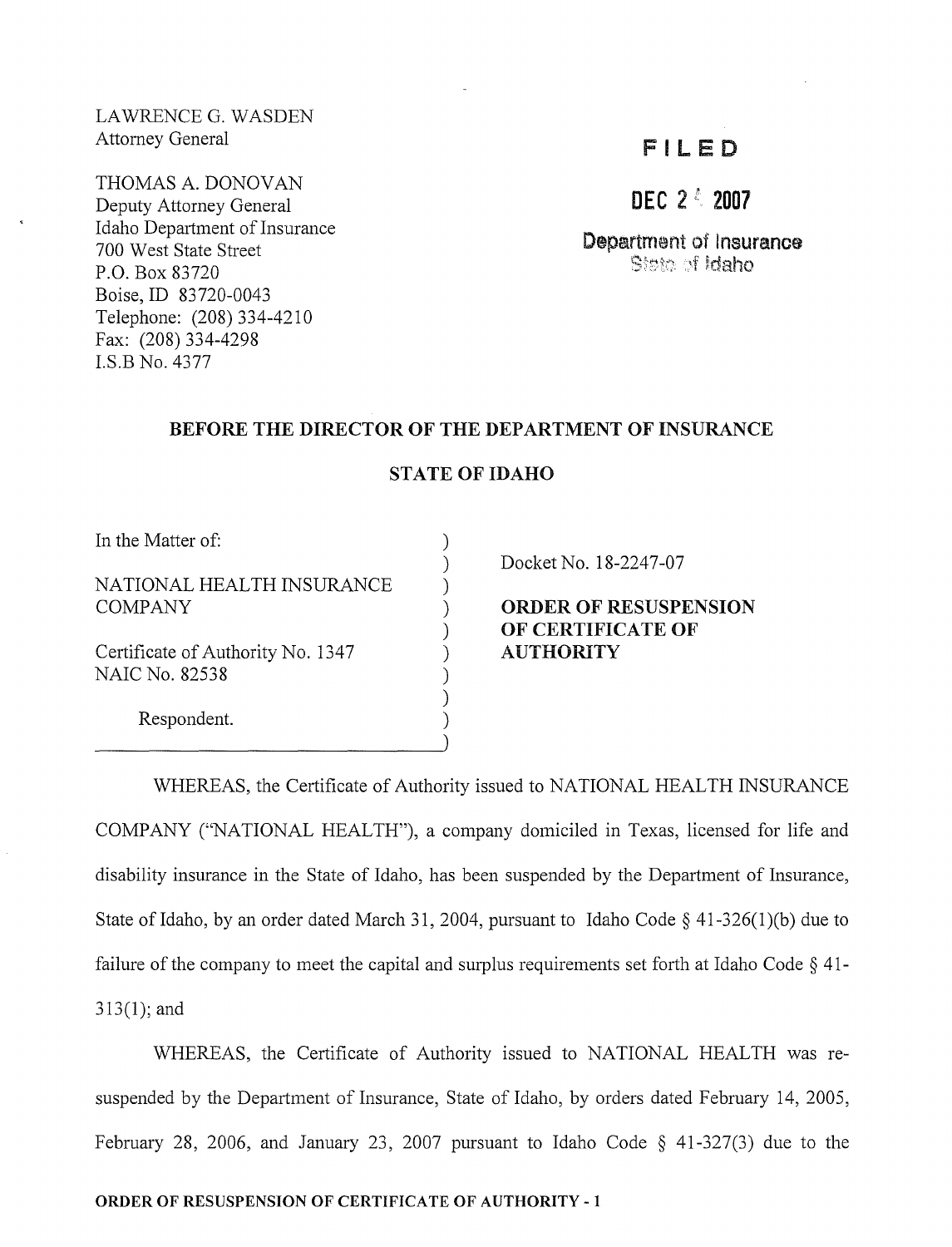company being placed under a corrective order in Texas, its state of domicile, on December 8, 2004, pursuant to Texas Insurance Code Article 1.32; and

WHEREAS, NATIONAL HEALTH remains the subject of the corrective order in its state of domicile and therefore, the Director may, at his discretion, continue suspension pursuant to Idaho Code § 41-327(3);

NOW, THEREFORE, IT IS HEREBY ORDERED, pursuant to the provisions of Idaho Code § 41-327(3) that Certificate of Authority No. 1347, issued to NATIONAL HEALTH, be CONTINUED IN SUSPENSION effective immediately, and that NATIONAL HEALTH comply with each of the requirements of Idaho Code § 41-329, including § 41-329(2) which states: "During the suspension period the insurer shall not solicit or write any new business in this state, but shall file its annual statement, pay fees, licenses, and taxes as required under this code, and may service its business already in force in this state, as if the certificate of authority had continued in full force", and that pursuant to this section, said continuation of suspension be continued for a period of one (l) year from the date of this Order. The Director may terminate the continuation of suspension sooner if the cause for said continuation of suspension is terminated and NATIONAL HEALTH is otherwise in compliance with the provisions of Title 41, Idaho Code.

#### NOTIFICATION OF RIGHTS

This is a final order of the agency. Any party may file a motion for reconsideration of this final order within fourteen (14) days of the service date of this order. The agency will dispose of the petition for reconsideration within twenty-one (21) days of its receipt, or the petition will be considered denied by operation of law. See Section 67-5246(4), Idaho Code.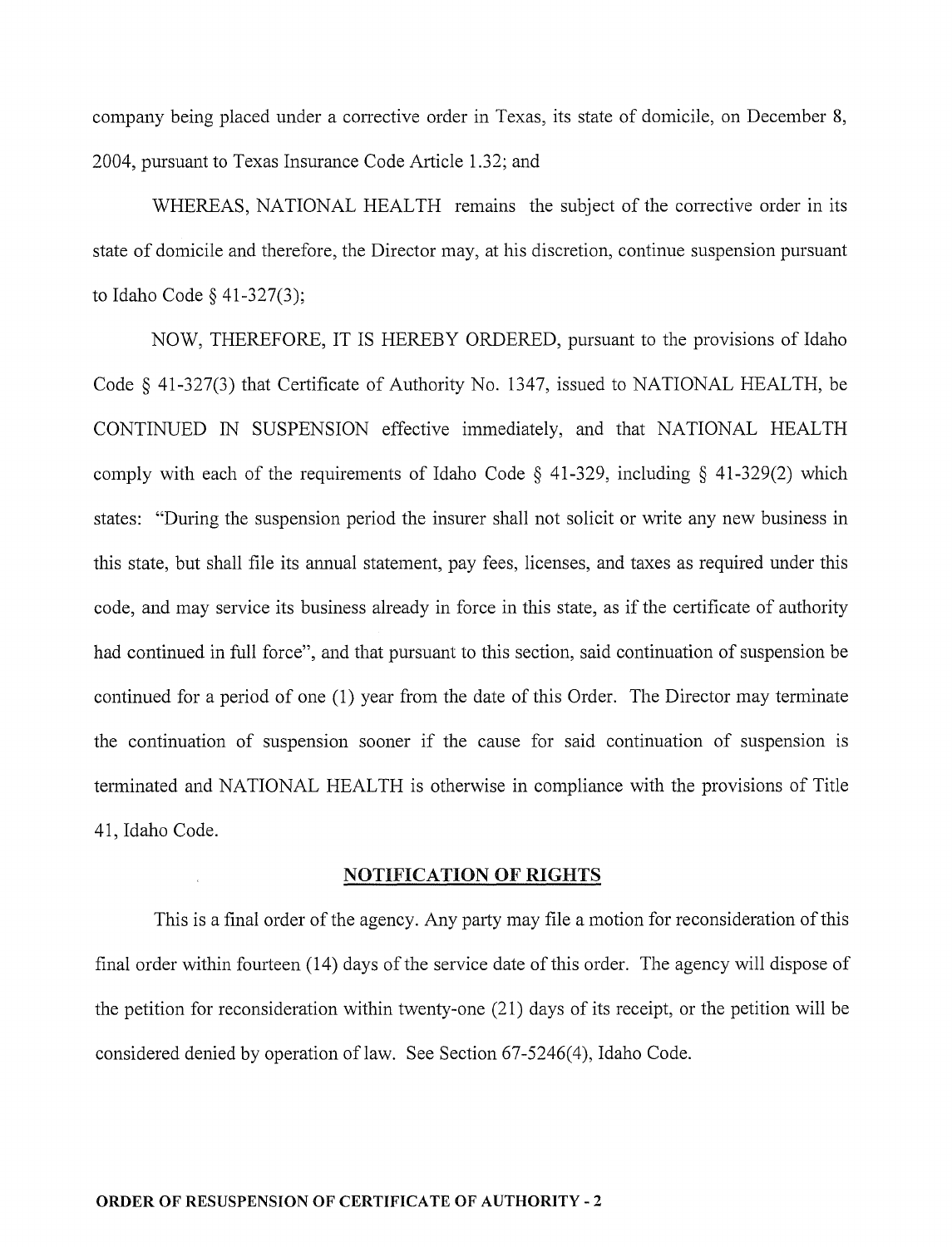Pursuant to Sections 67-5270 and 67-5272, Idaho Code, any party aggrieved by this final order or orders previously issued in this case may appeal this final order and all previously issued orders in this case to district court by filing a petition in the district court of the county in which:

- i. A hearing was held,
- ii. The final agency action was taken,
- iii. The party seeking review of the order resides, or operates its principal place of business in Idaho, or
- iv. The real property or personal property that was the subject of the agency action is located.

An appeal must be filed within twenty-eight (28) days (a) of this final order, (b) of an order denying any petition for reconsideration, or (c) the failure within twenty-one (21) days to grant or deny a petition for reconsideration, whichever is later. See Section 67-5273, Idaho Code. The filing of an appeal to district court does not itself stay the effectiveness or enforcement of the order under appeal.

<u>ገଧ</u> DATED and effective this  $\angle 4\sqrt{1}$  day of December 20

WILLIA Director